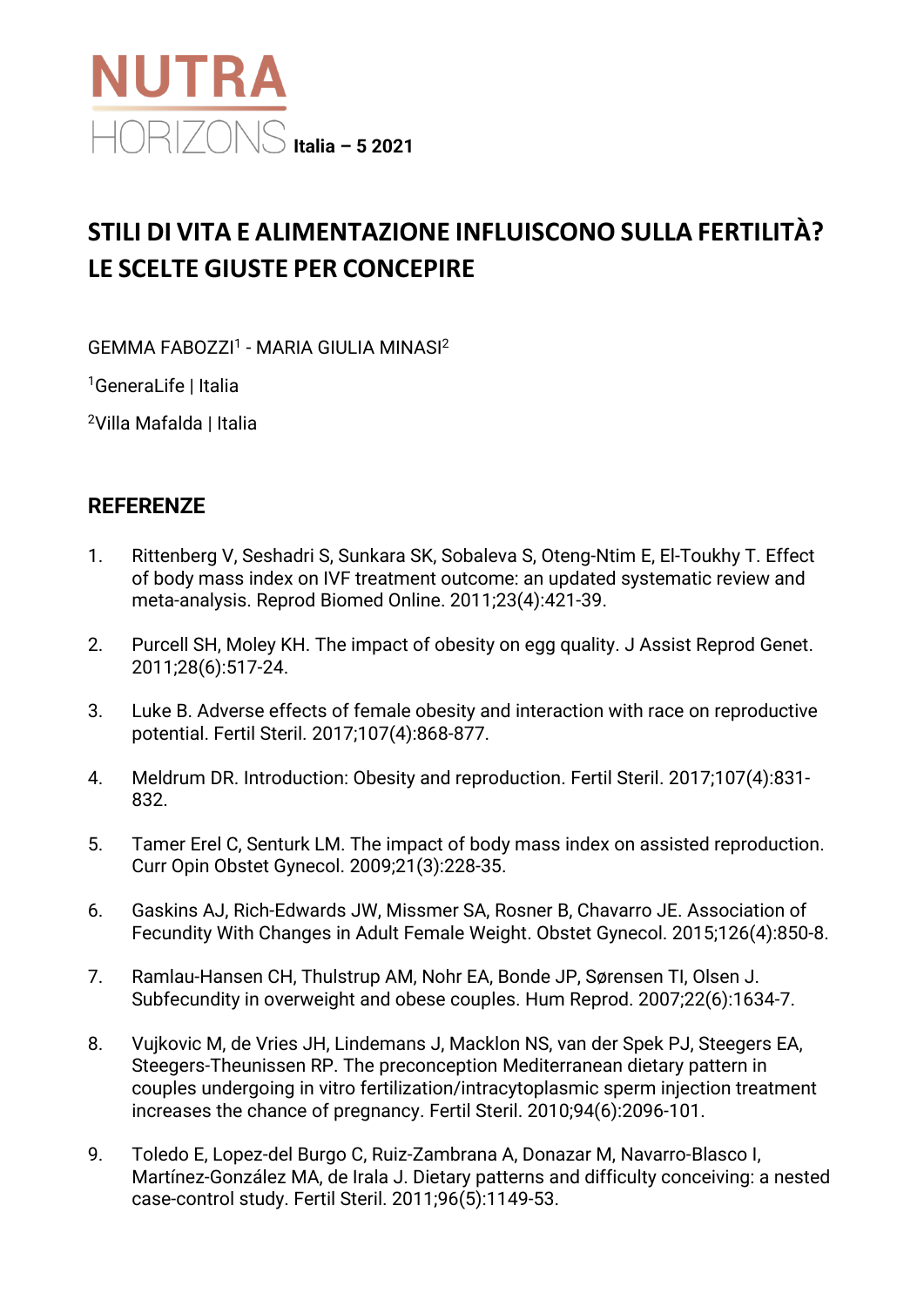

- 10. Braga DP, Halpern G, Setti AS, Figueira RC, Iaconelli A Jr, Borges E Jr. The impact of food intake and social habits on embryo quality and the likelihood of blastocyst formation. Reprod Biomed Online. 2015;31(1):30-8.
- 11. Gaskins AJ, Chiu YH, Williams PL, Keller MG, Toth TL, Hauser R, Chavarro JE; EARTH Study Team. Maternal whole grain intake and outcomes of in vitro fertilization. Fertil Steril. 2016;105(6):1503-1510.e4.
- 12. Karayiannis D, Kontogianni MD, Mendorou C, Mastrominas M, Yiannakouris N. Adherence to the Mediterranean diet and IVF success rate among non-obese women attempting fertility. Hum Reprod. 2018;1;33(3):494-502.
- 13. Chavarro JE, Rich-Edwards JW, Rosner BA, Willett WC. A prospective study of dietary carbohydrate quantity and quality in relation to risk of ovulatory infertility. Eur J Clin Nutr. 2009;63(1):78-86.
- 14. Grieger JA, Grzeskowiak LE, Bianco-Miotto T, Jankovic-Karasoulos T, Moran LJ, Wilson RL, Leemaqz SY, Poston L, McCowan L, Kenny LC, Myers J, Walker JJ, Norman RJ, Dekker GA, Roberts CT. Pre-pregnancy fast food and fruit intake is associated with time to pregnancy. Hum Reprod. 2018;1;33(6):1063-1070.
- 15. Alibeigi Z, Jafari-Dehkordi E, Kheiri S, Nemati M, Mohammadi-Farsani G, Tansaz M. The Impact of Traditional Medicine-Based Lifestyle and Diet on Infertility Treatment in Women Undergoing Assisted Reproduction: A Randomized Controlled Trial. Complement Med Res. 2020;27(4):230-241.
- 16. Augood C, Duckitt K, Templeton AA. Smoking and female infertility: a systematic review and meta-analysis. Hum Reprod. 1998 Jun;13(6):1532-9. doi: 10.1093/humrep/13.6.1532. PMID: 9688387.
- 17. Hughes EG, Brennan BG. Does cigarette smoking impair natural or assisted fecundity? Fertil Steril. 1996 Nov;66(5):679-89. doi: 10.1016/s0015-0282(16)58618-x. PMID: 8893667.
- 18. Winter E, Wang J, Davies MJ, Norman R. Early pregnancy loss following assisted reproductive technology treatment. Hum Reprod. 2002 Dec;17(12):3220-3. doi: 10.1093/humrep/17.12.3220. PMID: 12456627.
- 19. Ness RB, Grisso JA, Hirschinger N, Markovic N, Shaw LM, Day NL, Kline J. Cocaine and tobacco use and the risk of spontaneous abortion. N Engl J Med. 1999 Feb 4;340(5):333-9. doi: 10.1056/NEJM199902043400501. PMID: 9929522.,
- 20. Saraiya M, Berg CJ, Kendrick JS, Strauss LT, Atrash HK, Ahn YW. Cigarette smoking as a risk factor for ectopic pregnancy. Am J Obstet Gynecol. 1998 Mar;178(3):493-8. doi: 10.1016/s0002-9378(98)70427-2. PMID: 9539515,
- 21. Practice Committee of the American Society for Reproductive Medicine. Electronic address: asrm@asrm.org; Practice Committee of the American Society for